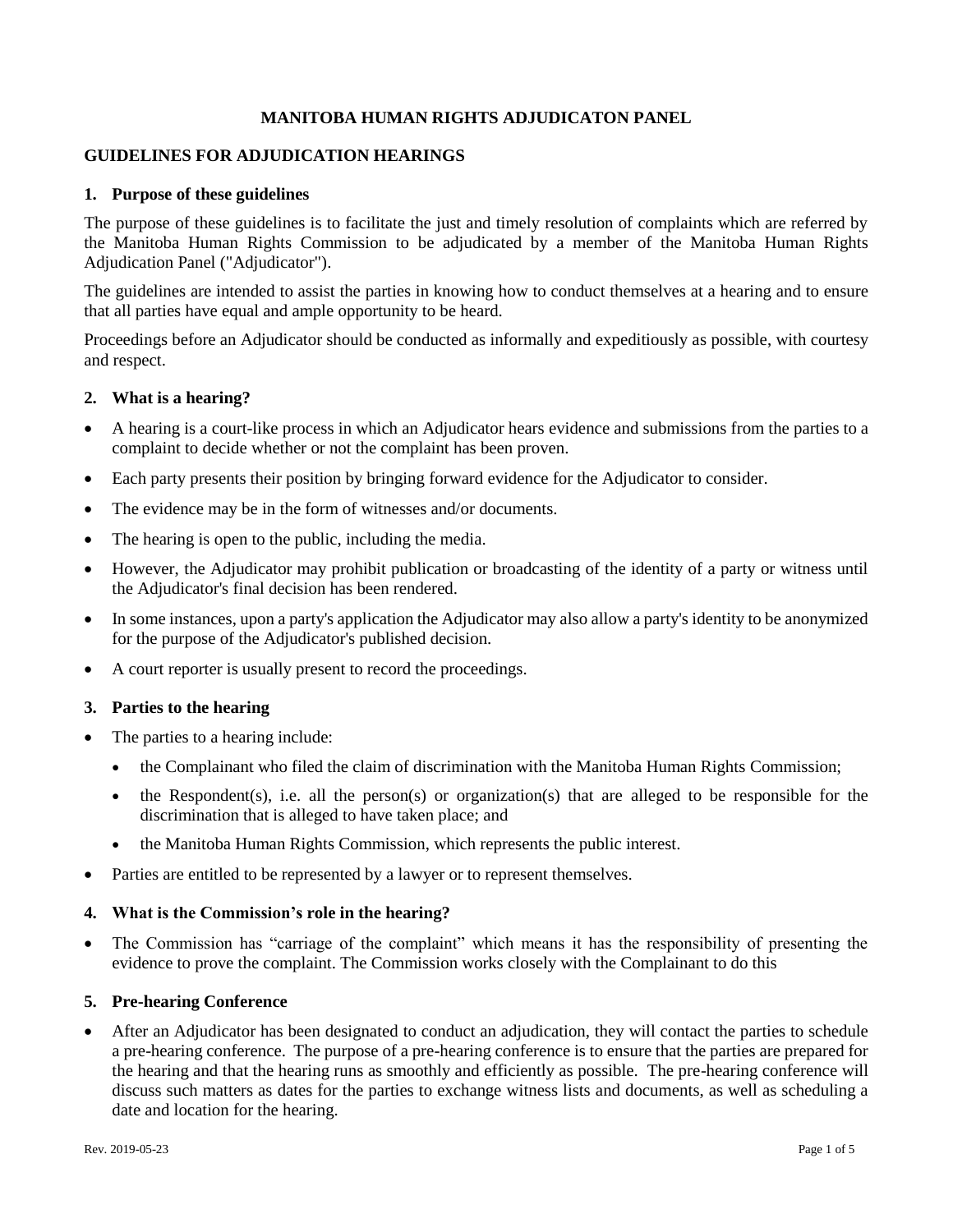- Most often the pre-hearing conference will take place by phone although it may also be conducted in person.
- Communication among the parties prior to, during or after the hearing is most often made through mail, email or telephone.
- Any interaction between a party and the Adjudicator must be made in the presence of the other parties. For example, all parties must be copied on any letter or email addressed to the Adjudicator. Similarly, any telephone call with the Adjudicator must have all parties present. This is done in order to preserve the Adjudicator's impartiality.

## **6. Language of hearings**

- Hearings may be conducted in English, French, or a combination of both if the Adjudicator allows for that.
- Where a party or witness requires, interpretation services are provided at the hearing in languages other than English or French.
- The parties must let the Adjudicator know before the hearing, if interpretation services are needed.

## **7. Accommodation of** *Code***-related needs**

• At the pre-hearing conference, the Adjudicator may ask whether the parties or witnesses are likely to require accommodation of special needs at the hearing. People who are involved in hearings are entitled to accommodation (special arrangements) for needs related to the characteristics listed at section 9(2) of The *Code* (*Code*-related needs), unless to do so would cause undue hardship.

## **8. The Evidence at the hearing**

- Unless all the parties agree about what the facts are, each party will have to present the evidence they believe proves their position. This will usually involve the parties and their witnesses testifying under oath or affirmation as well as presenting documentary evidence.
- The Adjudicator may determine the procedures to be used at the hearing and may receive such evidence or other information as they consider relevant and appropriate whether or not the evidence is given under oath or affirmation and whether or not it would be admissible in a court of law, unless the evidence is subject to any type of legal privilege.

## **9. Disclosure of Documents**

- Disclosure of documents ensures a fair and expeditious process. It helps each party to know what the other side's case is about and prepare for the hearing accordingly.
- It is important for each party to know what the other party intends to say and rely on at the hearing in support of their position. No party should be taken by surprise.
- At the pre-hearing conference, the Adjudicator will likely set deadlines for the parties to disclose to each other any documents that are arguably relevant to the adjudication and any documents upon which they intend to rely at the hearing.
- Documents which are arguably relevant are those that have some relevance and connection to an issue or issues in dispute in the complaint, including the remedy that is being sought. These include both documents that the party intends to use at the adjudication and documents that the party does not intend to use but which are otherwise relevant to the case.
- The term "documents" includes written documents (policies, memos, emails, contents of a human resources file, etc.) as well as other things such as photographs, sound recordings, videotapes, charts, graphs, maps, floor plans, information stored electronically and even physical objects.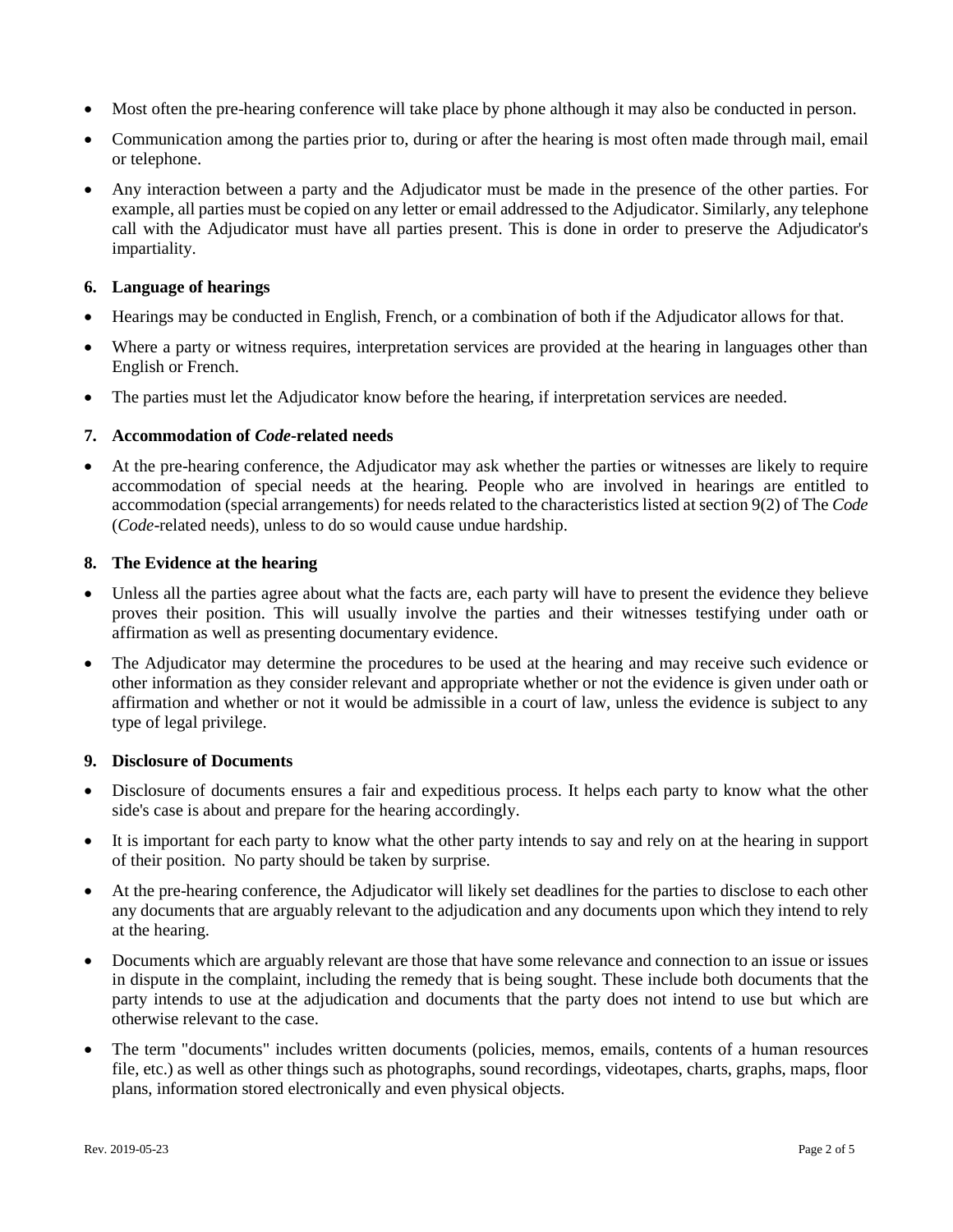## **10. Witnesses**

- At the pre-hearing conference, the Adjudicator will also want to know the number of witnesses each party intends to call at the hearing. The Adjudicator will likely set deadlines for the parties to exchange witness lists and a short summary of each witness' evidence. This helps to ensure participants can prepare for the hearing and not be taken by surprise.
- The term "witnesses" refers to people who can provide evidence (information) about an issue or fact that is relevant to the dispute between the parties. For example, a witness may have been present at a relevant event and may have information about what they saw or heard. Witnesses can have other types of personal knowledge or information. For example, a witness may know about an important document, such as an organization's policy, and may be able to explain how it was developed, applied in the past or how it relates to the events at issue in the complaint.
- Generally, witnesses are required to focus on giving information about issues and facts rather than offering their opinion about a claim. The exception to this is expert witnesses. A party may want to call an expert witness – someone who has specialized experience, education, training or skills that qualify them to give an informed opinion about some matter that is relevant to the complaint, to testify at the hearing.
- If a party wants to call an expert witness, an Adjudicator will likely require that the party provide a copy of the expert witness' written report, or a full summary of the expert witness' proposed evidence, as well as their *curriculum vitae* (résumé) setting out the expert's qualifications.
- The Adjudicator has discretion not to allow any witness to testify.
- If a party is concerned that a witness may not attend to give his or her evidence at the hearing, or if the party wants added assurance that a witness will come to the hearing, it can subpoena the witness. Sometimes a witness wants a subpoena in order to be able to be absent from work.
- Subpoenas will be issued by the Adjudicator upon request.

### **11. Book of Agreed Documents, Statement of Agreed Facts, Authorities**

- Where the parties can agree, they may compile the documents upon which they intend to rely, into a Book of Agreed Documents. The Commission will often facilitate the preparation of this book.
- Further, where the parties can agree, they may also compile a summary of facts that are not in dispute into a Statement of Agreed Facts. Again, the Commission will often facilitate the preparation of this document.
- The Adjudicator may set deadlines for a Book of Agreed Documents, any Statement of Agreed Facts and any legal authorities upon which the parties intend to rely, to be provided to him/her in advance of the hearing.

### **12. Notice of Hearing**

- The adjudication dates are set by agreement between the Adjudicator and the parties.
- At least 14 days prior to the hearing, the Adjudicator will send out a Notice of Adjudication to the parties. The notice is also published a few days before the hearing in the Winnipeg Free Press (or other local newspaper if the hearing is held outside of Winnipeg) and is posted on the Commission's website.
- The names of the parties are included in the public notice unless a special request has been made to the Adjudicator to have names removed or anonymized and the Adjudicator has granted the request.

# **13. Failure to attend a hearing**

• If a party was notified of the adjudication hearing but does not attend, the Adjudicator may still proceed with the adjudication to determine whether the complaint has been proven and if so, what remedy should be ordered.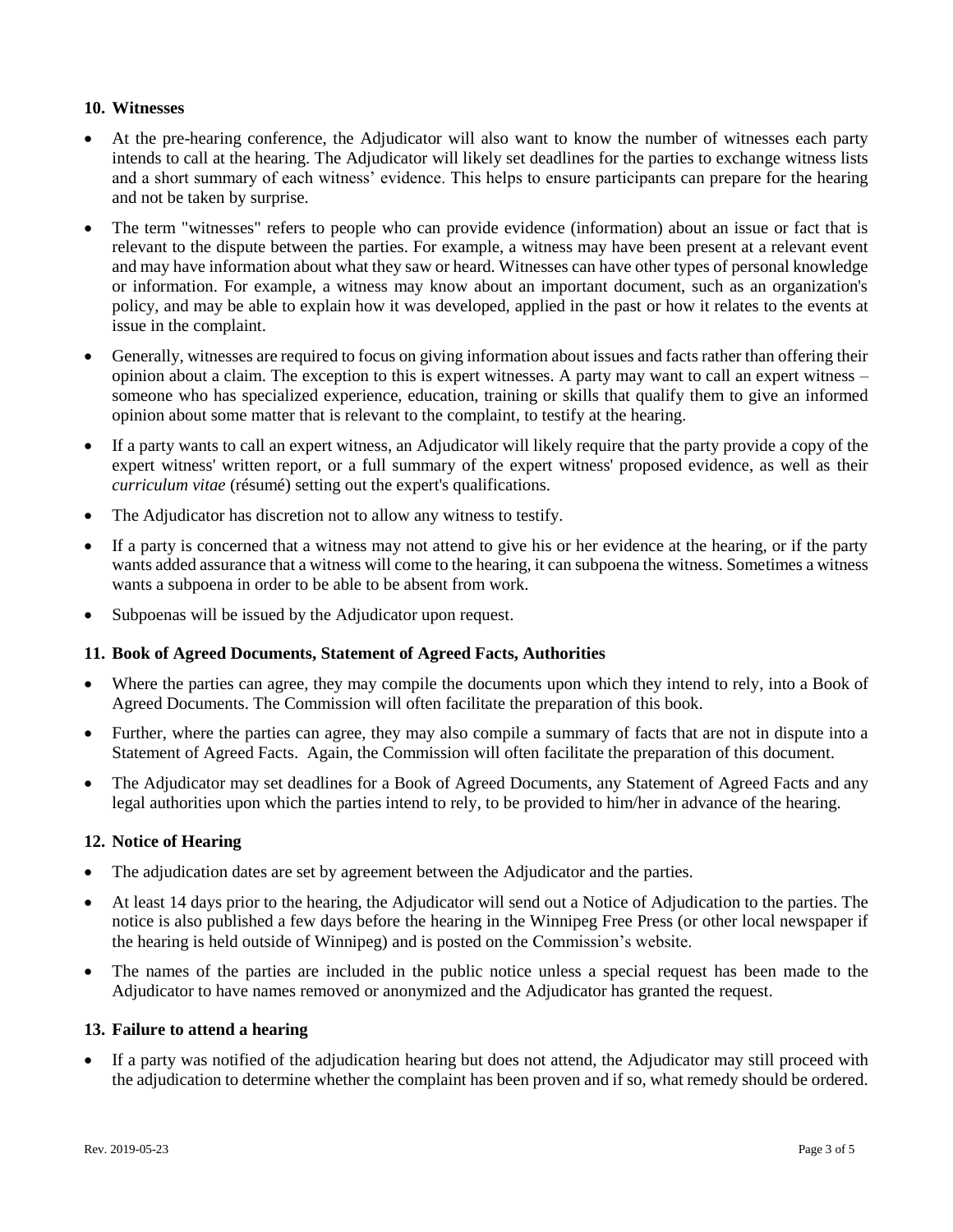### **14. What to expect at the hearing**

- At the beginning of the hearing, the Adjudicator will introduce him or herself and ask the parties and representatives to introduce themselves.
- A hearing before an Adjudicator is generally less formal than a court proceeding. All parties and their representatives are required to conduct themselves with courtesy and respect towards each other and the Adjudicator.
- Subject to the direction of the Adjudicator, a party may expect to make an opening statement, question witnesses and introduce documents as evidence.
- Except for the complainant and respondent, witnesses will generally be asked to sit outside the hearing room until they have given their evidence.
- After all the witnesses are finished the Adjudicator will ask the parties to make a closing argument, which should include their position on the remedy.
- A closing argument briefly summarizes the evidence that the Adjudicator has heard at the hearing that supports the party's case. It can refer to other human rights decisions which are similar to your case and support your point of view.
- If you are representing yourself at a hearing, the Adjudicator will understand that you cannot be expected to present a legal argument in the same way that it would be presented by a lawyer. The Adjudicator will consider the law which is relevant to your case whether or not you specifically refer to it.
- If you want to refer to an earlier decision of the Adjudication Panel or one which has been delivered by another human rights tribunal or a court, you should have a copy of the decision to give the other parties and the Adjudicator, if you have not already done so in advance of the hearing.
- If you are a respondent, you should tell the Adjudicator why you think the Commission has not proved that a violation of the *Code* has taken place and/or that you have proven a defence to the complaint of discrimination.

### **15. The Decision**

- The Adjudicator will rarely make a decision at the hearing. They will most often have to take time to consider everything they have heard or read before they can make a decision.
- It is not unusual for an Adjudicator to take between 2-6 months to complete their decision. Where the Adjudicator has not issued their decision respecting the complaint within 60 days of the completion of the hearing, they must advise the Chief Adjudicator of the reasons for the delay and indicate when a final decision will be rendered.
- In making their decision, the Adjudicator determines if there has been a violation of *The Human Rights Code* and if so, may order that the respondent do one or more of the following:
	- stop the discriminatory action or behaviour
	- compensate the complainant for any financial loss, expenses incurred or benefits lost because of the discrimination
	- compensate the complainant who was discriminated against for injury to their dignity, feelings or selfrespect
	- pay the complainant exemplary damages, if the Adjudicator considers this appropriate, for any malice or recklessness involved
	- adopt or implement a policy or program designed to prevent further discrimination